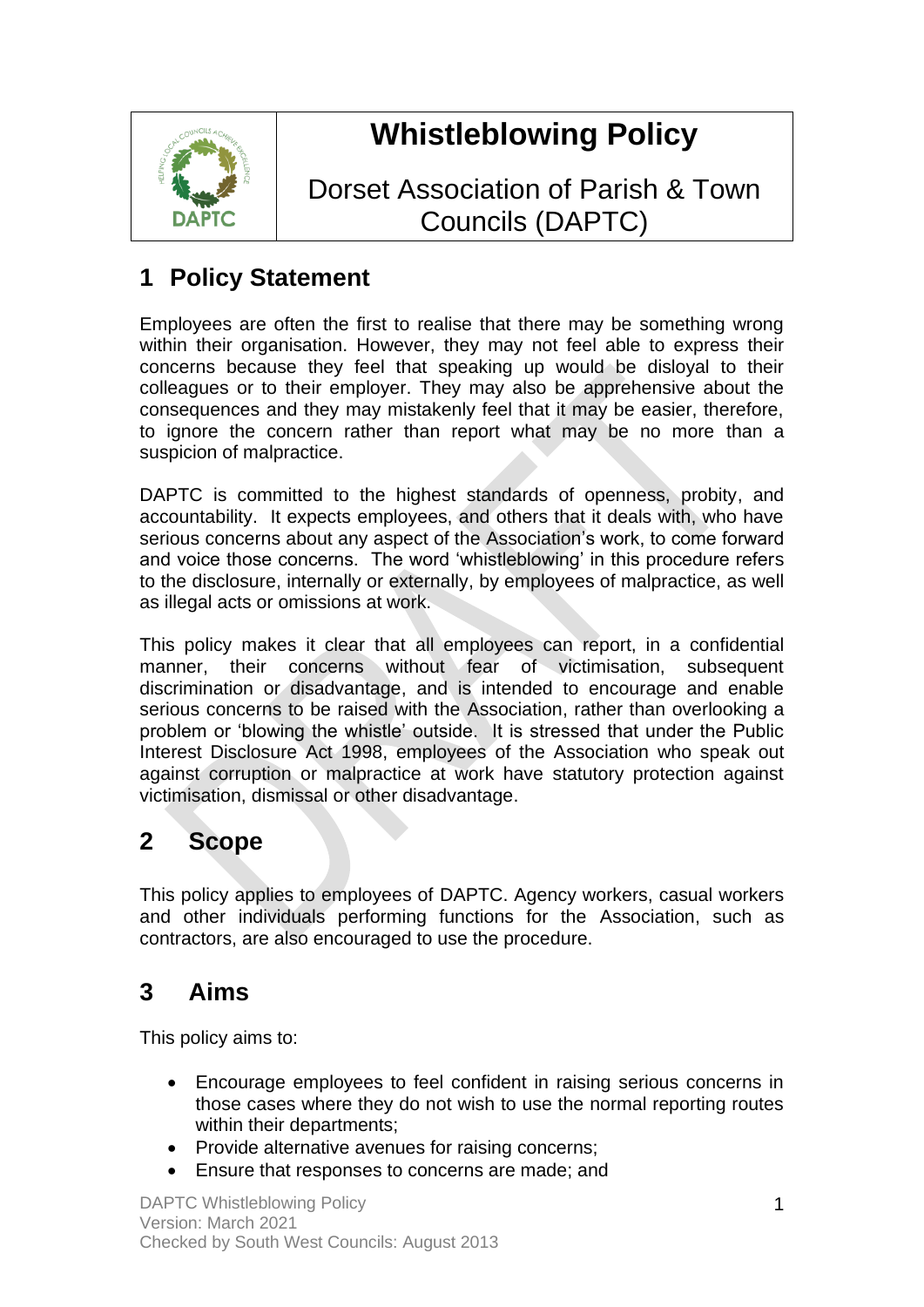• Reassure employees that they will be protected from possible reprisals or victimisation if they have made a qualifying disclosure to address their concerns.

### **4 Background**

The law provides protection for employees who raise legitimate concerns about specified matters. These are called 'qualifying disclosures'. A qualifying disclosure is one made in the public interest by an employee who has a reasonable belief that one of the following is being, has been, or is likely to be committed:

- A criminal offence;
- A miscarriage of justice;
- An act creating a risk to health and safety;
- An act causing damage to the physical environment;
- A breach of any other legal obligation; or
- Concealment of any of the above

An employee who makes such a protected disclosure has the right not to be dismissed, subjected to any other detriment (e.g. disciplinary action), or victimised because he/she has made a disclosure.

The employee has no responsibility for investigating the matter; it is DAPTC's responsibility to ensure that an investigation takes place.

The Association fully understands that employees who are members of a Trade Union may, in the first instance, wish to seek advice and guidance from their Union on the application of this Procedure.

This procedure is for disclosures about matters other than a breach of an employee's own contract of employment. If an employee is concerned that his/her own contract has been, or is likely to be, broken, he/she should use the Association's Grievance Procedure.

## **5 Safeguards**

#### **5.1 Harassment or Victimisation**

DAPTC recognises that the decision to report a concern can be a difficult one to make, not least because of the fear of reprisal from the person(s) who is/are the subject of the complaint. However, if employees state the truth when making a disclosure they should have nothing to fear because they will be doing their duty to their employer and those for whom they are providing a service.

DAPTC will not tolerate any form of harassment or victimisation by any worker and will take appropriate action to protect individuals when they make a qualifying disclosure.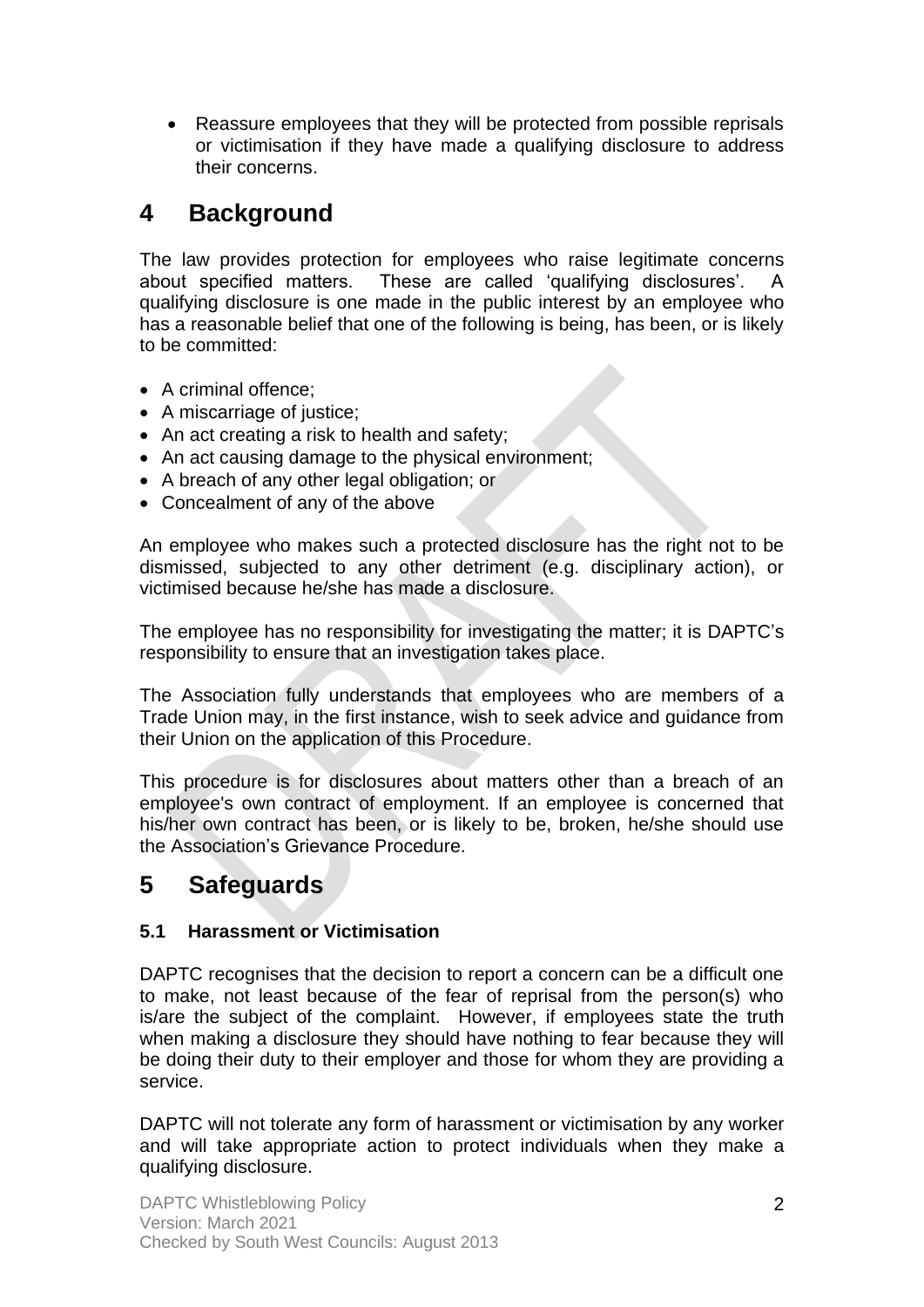#### **5.2 Confidentiality**

All concerns will be treated in confidence and every effort will be made to protect an employee's identity if that is their wish. At the appropriate time, however, they may need to be called as a witness, following a full factual investigation of the concerns raised.

#### **5.3 Anonymous Allegations**

In order to ensure that employees receive the protection of the Public Interest Disclosure Act 1998, employees should put their name to their concern. Concerns expressed anonymously are much less convincing. Anonymous concerns and allegations will therefore be investigated at the discretion of the Association.

In exercising the discretion the factors to be taken into account would include:

- The seriousness of the issues raised:
- The credibility of the concern; and
- The likelihood of confirming the allegation from factual evidence.

#### **5.4 Unsubstantiated Allegations**

If an employee makes an allegation which they reasonably believe to be true but it is not confirmed by the investigation, no action will be taken against them. However, if they make an allegation frivolously, maliciously, or for personal gain, disciplinary action may be taken against them.

## **6 Procedure for Making A Disclosure**

#### **6.1 Step One – Raising a Concern**

Whenever possible you should raise your concern with your line manager. If this is not appropriate, you should approach the Chief Executive. If the complaint is about the Chief Executive then your concern should be raised with the Chair of the Staffing Committee.

#### **6.2 Step Two – How The Council Will Respond**

The action taken will depend on the nature of the concern. The matters raised may:

- be investigated internally by management, or through the disciplinary or other internal process
	- be referred to the Police
	- be referred to the External Auditor
	- form the subject of an independent inquiry.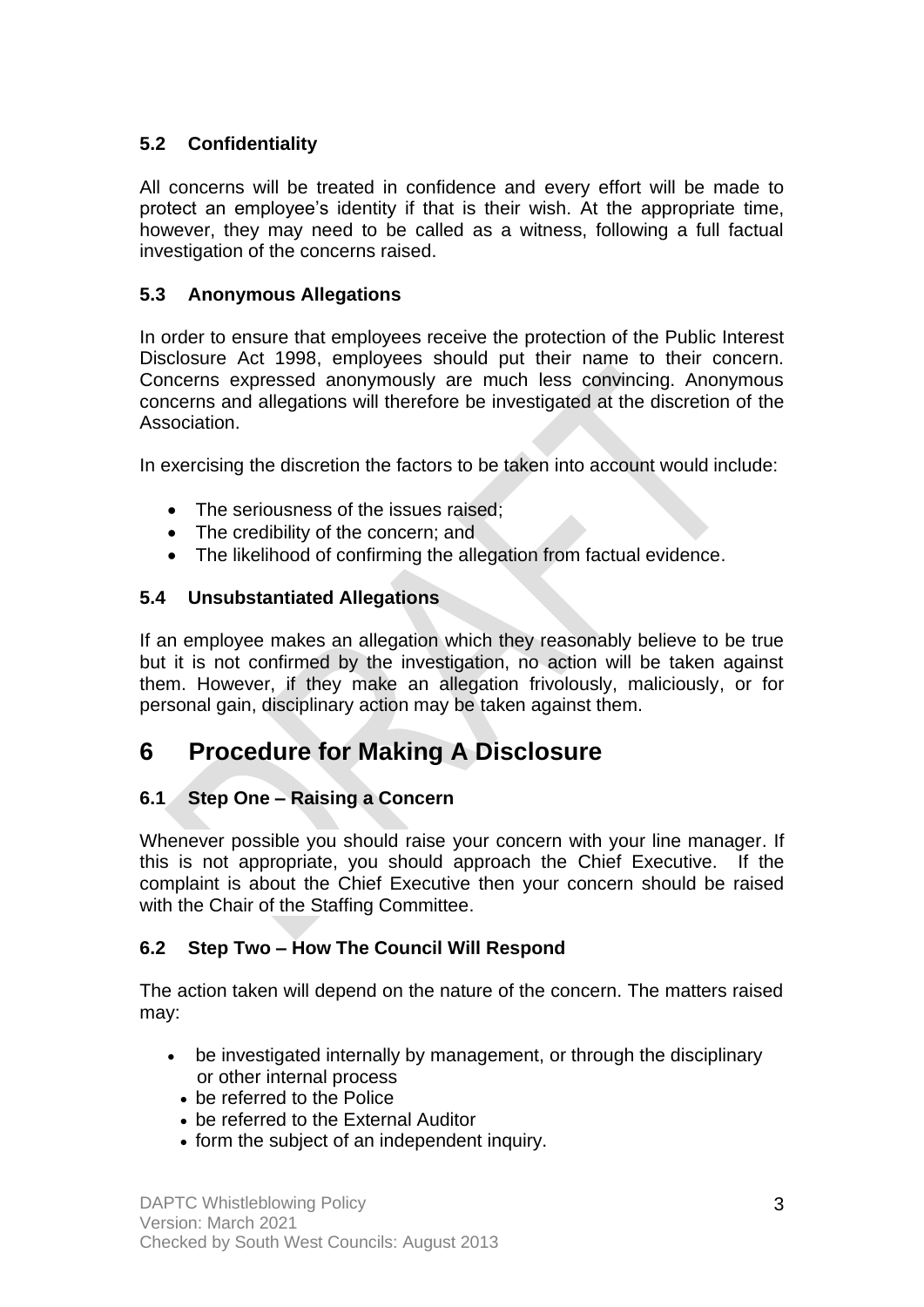In order to protect individuals and the Association, initial enquiries will be made to decide whether an investigation is appropriate and, if so, what form it should take.

Concerns or allegations which fall within the scope of specific procedures of DAPTC will normally be referred for consideration under those procedures. Some concerns may be resolved by agreed action without the need for investigation. If urgent action is required this will be taken before any investigation is conducted.

You will be written to within ten working days:

- acknowledging that the concern has been received
- indicating how the Association proposes to deal with the matter
- giving an estimate of how long it will take to provide a final response
- informing you if any initial enquiries have been made
- whether further investigations will take place and, if not, why not

#### **6.3 Contact**

The amount of contact between the officers considering the issues and you will depend on the nature of the matters raised, the potential difficulties involved and the clarity of the information provided. If necessary, further information will be sought.

#### **6.4 Attending Meetings**

When any meeting is arranged you have the right to be accompanied by a trade union representative or a workplace colleague who is not involved in the area of work to which the concern relates.

#### **6.5 Support**

DAPTC will take steps to minimise any difficulties you may experience as a result of raising a concern. For instance, if you are required to give evidence in criminal or disciplinary proceedings, DAPTC will advise or arrange for you to have advice about the procedure. DAPTC will not tolerate harassment or victimisation (including informal pressures) and will take action to protect individuals who raise a concern in good faith.

DAPTC accepts that you need to be assured that concerns will be properly addressed and, subject to legal constraints, will provide information about the outcomes of any investigations.

### **7 How The Matter Can Be Taken Further**

This procedure is intended to provide individuals with an avenue to raise concerns within DAPTC. If you are not satisfied, and feel it is right to take the matter further, the following are possible contacts:

- Public Concern at Work
- Audit Commission
- the Police

DAPTC Whistleblowing Policy Version: March 2021 Checked by South West Councils: August 2013